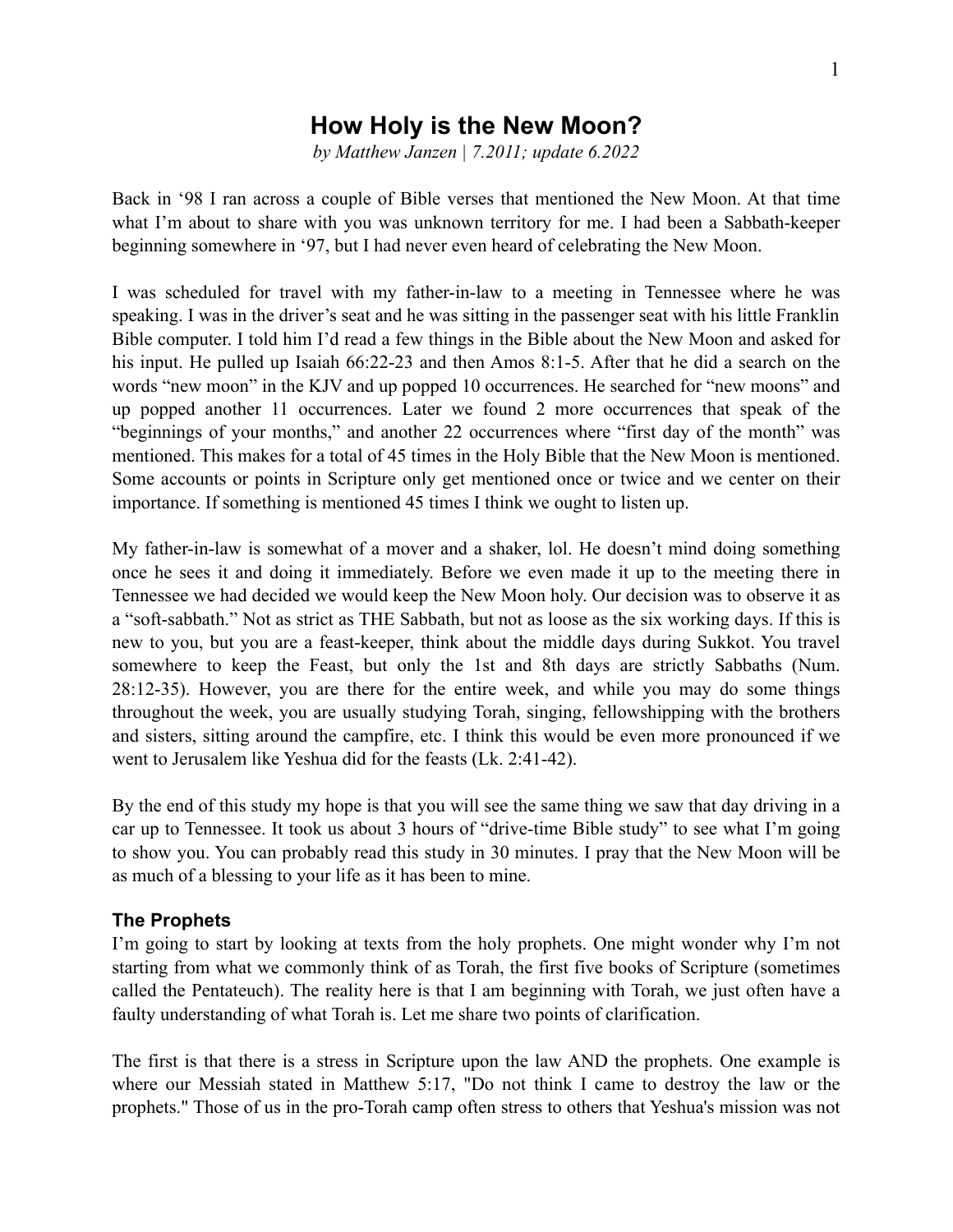to abolish the law, but we sometimes miss the fact that He also mentions the prophets in the very same context, showing that the prophets of Yahweh held equal weight with the law of Moses, both speaking under the direction and inspiration of Yahweh. Comparison texts are Matthew 7:12; 22:40; Acts 13:15; 24:14; Romans 3:21.

Secondarily, one needs to be aware that the prophets and even the writings (Psalms, Proverbs, etc.) are also referred to as "the law" by both Yeshua and Paul in the Apostolic Scriptures. Yeshua tells some Jewish leaders "is it not written in your law" in John 10:34 and then he quotes from Psalm 82. In 1 Corinthians 14:21 Paul writes "in the law it is written," and goes on to cite a text from the prophet Isaiah (28:11-12).

In two of the texts we are about to read there is a "thus saith Yahweh." Torah refers to the teaching and instruction of Yahweh, so when Yahweh speaks - it's Torah. The prophet is there standing in the place of Yahweh on earth to bring His message to a group of people. The *pro* in the word pro-phet (a person in the place of Yahweh) functions in the same was as the *pro* in pronoun (a word in the place of a noun).

## **Ezekiel, Isaiah, and Amos**

Let's begin in Ezekiel.

Thus says the Lord Yahweh: The gate of the inner court that looks toward the east shall be shut the six working days; but on the Sabbath day it shall be opened, and on the day of the new moon it shall be opened. (2) The prince shall enter by the way of the porch of the gate outside, and shall stand by the post of the gate; and the priests shall prepare his burnt offering and his peace offerings, and he shall worship at the threshold of the gate. Then he shall go out; but the gate shall not be shut until the evening. (3) The people of the land shall worship at the door of that gate before Yahweh on the Sabbaths and on the new moons. (Ezekiel 46:1-3, WEB)

The New Moon is specified as different from the six-working days and as different from the Sabbath(s). What we have here is three categories of days, not two. Every Sabbath keeper I'm aware of will have no problem reading this Scripture and coming away saying that the Sabbath is a holy-day and not one of the six working days. **I want to point out that the New Moon is mentioned here in the same breath as the Sabbath -** *separate* **from the six working days.** This gate is open on (1) the Sabbath, and (2) the day of the New Moon, but it is shut on (3) the six working days. Notice in verse 3 when worship is done: Sabbaths and New Moons. No worship is said to take place on the six working days. One might say we can worship Yahweh every day, and I understand the sentiment, but texts like this show us that there is a special type of worship that takes place at holy appointed times.

To dispute with the prophet is essentially disputing with Yahweh. We have Apostolic witness that the prophets spoke not by their own will, but by the inspiration of Yahweh's Spirit (2 Peter 1:19-21). Instead of leaning to our own understanding and saying, "I find nothing in the law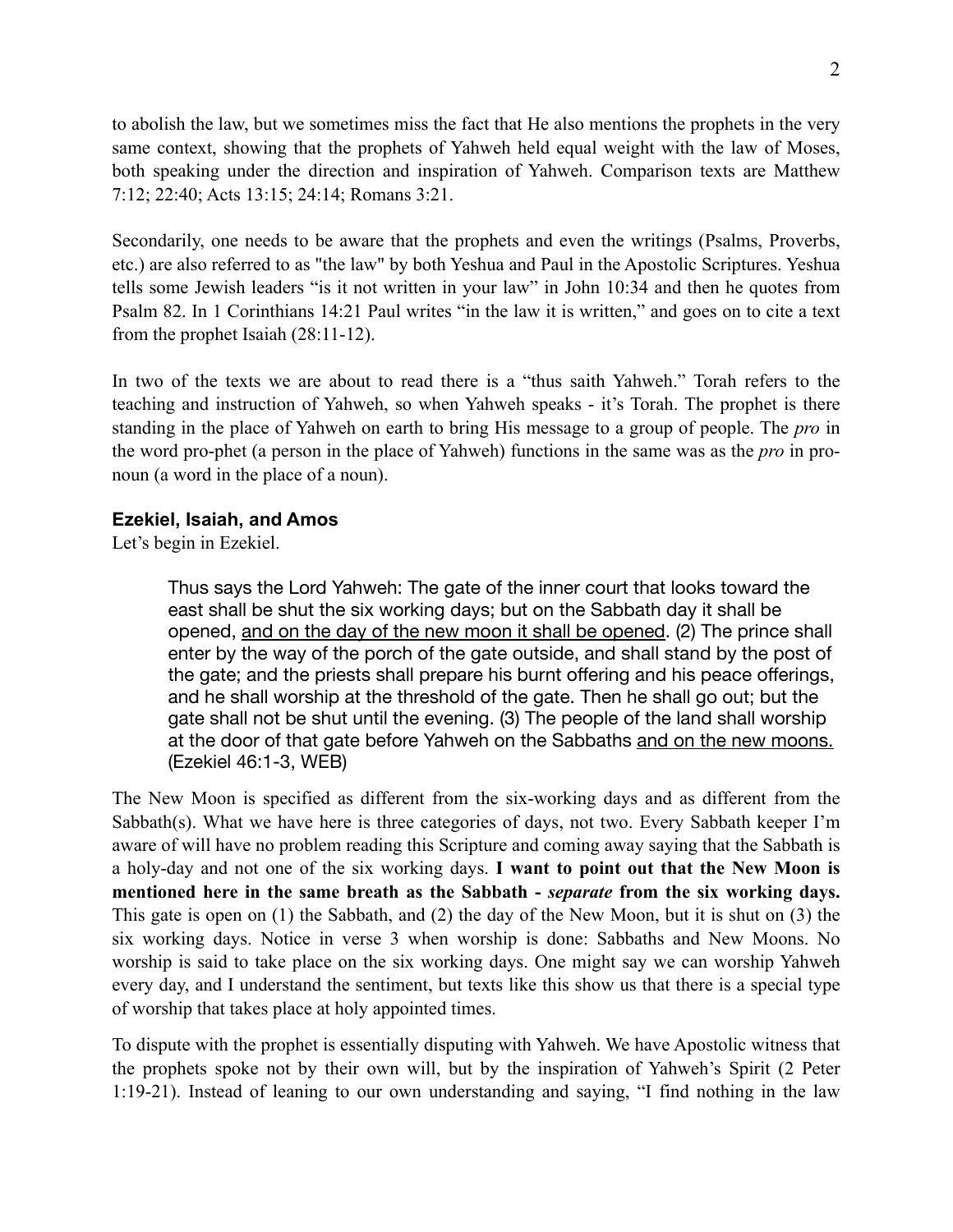commanding us to keep the New Moon holy," we should go with the inspired understanding of Ezekiel, because we certainly know that Yahweh gave him an accurate knowledge of the New Moon.

Let's look at another prophet of Yahweh who speaks about New Moon celebration:

For as the new heavens and the new earth, which I will make, shall remain before me, says Yahweh, so your offspring and your name shall remain. It shall happen that from one new moon to another, and from one Sabbath to another, all flesh will come to worship before me, says Yahweh. (Isaiah 66:22-23, WEB)

Just as the new earth and the new heavens will endure by my power, so your descendants and your name will endure. On every New Moon Festival and every Sabbath people of every nation will come to worship me here in Jerusalem," says the LORD. (Isaiah 66:22-23, GNB)

The saved of Yahweh will worship before Him on every New Moon and Sabbath. These are special, out-of-the-ordinary days. The is not merely the New Moon of the seventh month, which the ancient Jewish historian Philo specifies as the sacred moon[1] but this is each and every New Moon throughout the year. As it says, "from one new moon to another." I believe we should take Yahweh's word on the issue.

I've heard Sabbatarians use this verse to promote Sabbath-keeping, but when I started pointing out the New Moon in the same context, all the excuses started popping up. I posted this verse the other day on social media, with a brief comment of my own about not neglecting the Sabbath or the New Moon, and one person gave this response: "So now we have to accept New Moon festivals to accept the Gospel and be born again?" Notice how nothing was said against the Sabbath, because no Sabbatarian ever tries to come up with an excuse for the text saying to worship "from one Sabbath to another." Consistency demands that we apply the same sacred worship to taking place on each New Moon in the year.

I'd like to point out one more mention of the New Moon by a prophet; this is the first text that caught my eye back in '98. I was a Sabbatarian back then, but after reading this I wondered why I just went about my own business when the New Moon rolled around. I did mark the New Moon during the major feast months (first and seventh) in the year, so I could count my days from it, but that was just about the only time I ever paid much attention to the moon. After looking at this text from Amos, even on the very first look, I knew there was something more I was missing. It's found in Amos 8:4-6.

Hear this, you who desire to swallow up the needy, and cause the poor of the land to fail, Saying, 'When will the new moon<sup>[2]</sup> be gone, that we may sell grain? And the Sabbath, that we may market wheat, making the ephah small, and the shekel large, and dealing falsely with balances of deceit; that we may buy the poor for silver, and the needy for a pair of shoes, and sell the sweepings with the wheat?'" (Amos 8:4-6, WEB)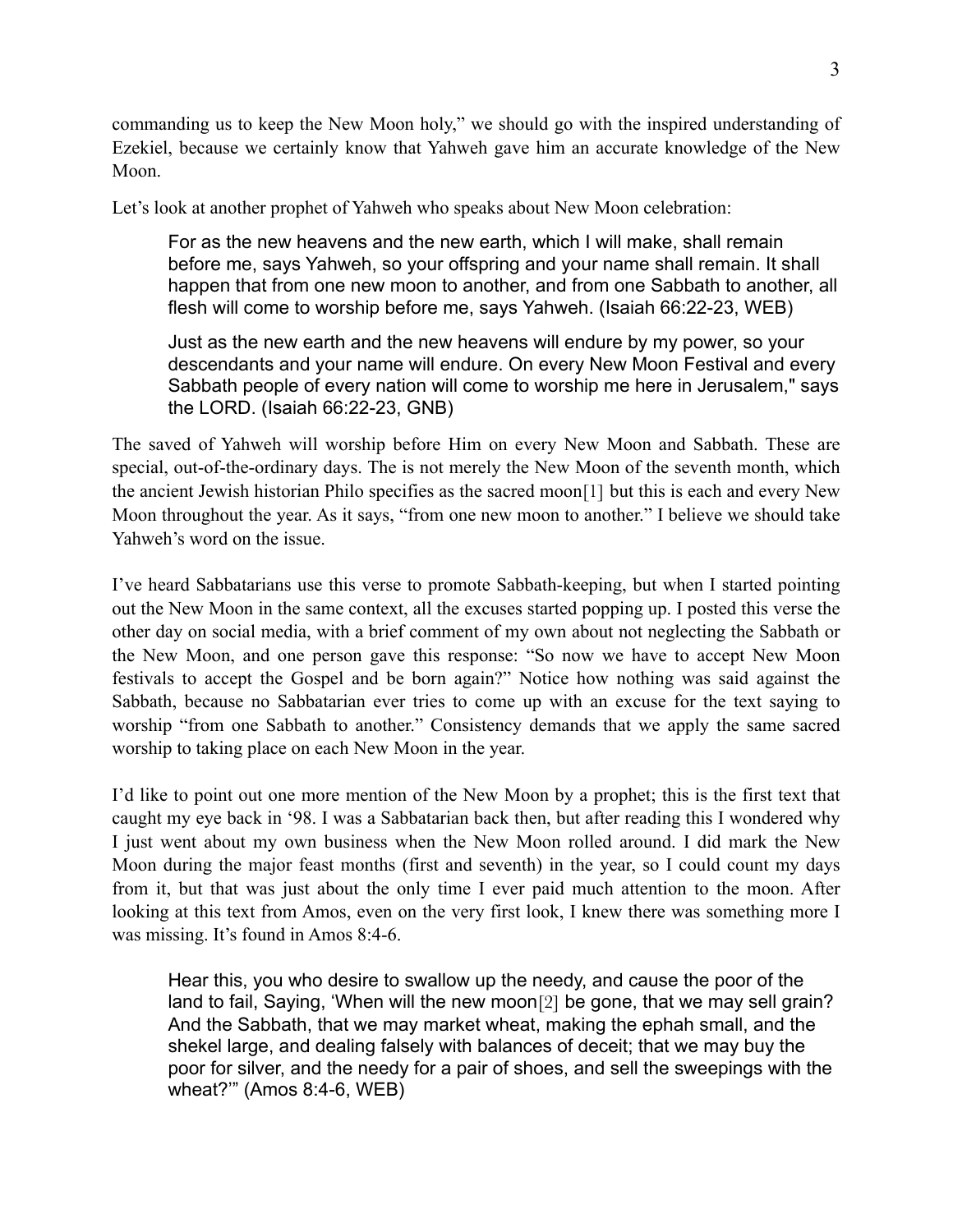Listen to this, you who trample the needy, and do away with the destitute in the land. You say, "When will the new moon festival be over, so we can sell grain? When will the Sabbath end, so we can open up the grain bins? We're eager to sell less for a higher price, and to cheat the buyer with rigged scales! We're eager to trade silver for the poor, a pair of sandals for the needy! We want to mix in some chaff with the grain!" (Amos 8:4-6, NET)

We don't see a "thus saith Yahweh here," but we've gotta' remember to read above and below when we're studying a text. In Amos 8:1 the prophet says, "Thus the Sovereign Yahweh showed me," and in 8:2-3 we have "He said" and "says the Sovereign Yahweh." Verses 4-6 then are Yahweh speaking through the prophet, just like in Ezekiel and Isaiah. I realize Yahweh is quoting someone else when He says "You say" in verse 4, but the point is that He is citing their recognition of what He's established in the New Moons and Sabbaths.

What we have here is greedy traders seeking to sell grain and market wheat, and to do so by unjust weights and measures. They were restrained in their efforts, because the faithful in Israel who observed the New Moons and Sabbaths would not buy grain and wheat on the holy days.[3] This is a powerful text showing how seriously many Israelites took the New Moon. Here's a question I asked myself back in '98 after reading the Amos text: would the greedy traders have wondered when the New Moon would be over if they wanted to sell their product to me? Or would I be buying things on the New Moon in the first place? When it came to the Sabbath I wouldn't be buying, but I hadn't given much thought to the New Moon back then.

## **Nehemiah**

Another passage which may indicate that the Israelites understood that Yahweh did not permit them to buy and sell on the New Moon can be found in Nehemiah 10:29-31.

They joined with their brothers, their nobles, and entered into a curse, and into an oath, to walk in God's law, which was given by Moses the servant of God, and to observe and do all the commandments of Yahweh our Lord, and his ordinances and his statutes; and that we would not give our daughters to the peoples of the land, nor take their daughters for our sons; and if the peoples of the land bring wares or any grain on the Sabbath day to sell, that we would not buy from them on the Sabbath, or on a holy day; and that we would forego the seventh year, and the exaction of every debt. (Nehemiah 10:29-31, WEB)

The people of Israel covenanted to cease from buying anything not only on the Sabbath, but also on the "holy-day." When looking at the Scriptures in their entirety, I believe we can conclude that the New Moon is a holy-day, a day which is set-apart or sanctified.

## **New Moon in the Pentateuch**

In the book of Numbers (chapter 10) we find that Yahweh instructed Moses on the making of two silver trumpets. These trumpets were to be for the calling of the assembly and the journeying of the camps (Numbers 10:2). Yahweh tells Moses that when they sounded with *them* (both trumpets), the entire congregation was to gather together for an assembly, but if only one trumpet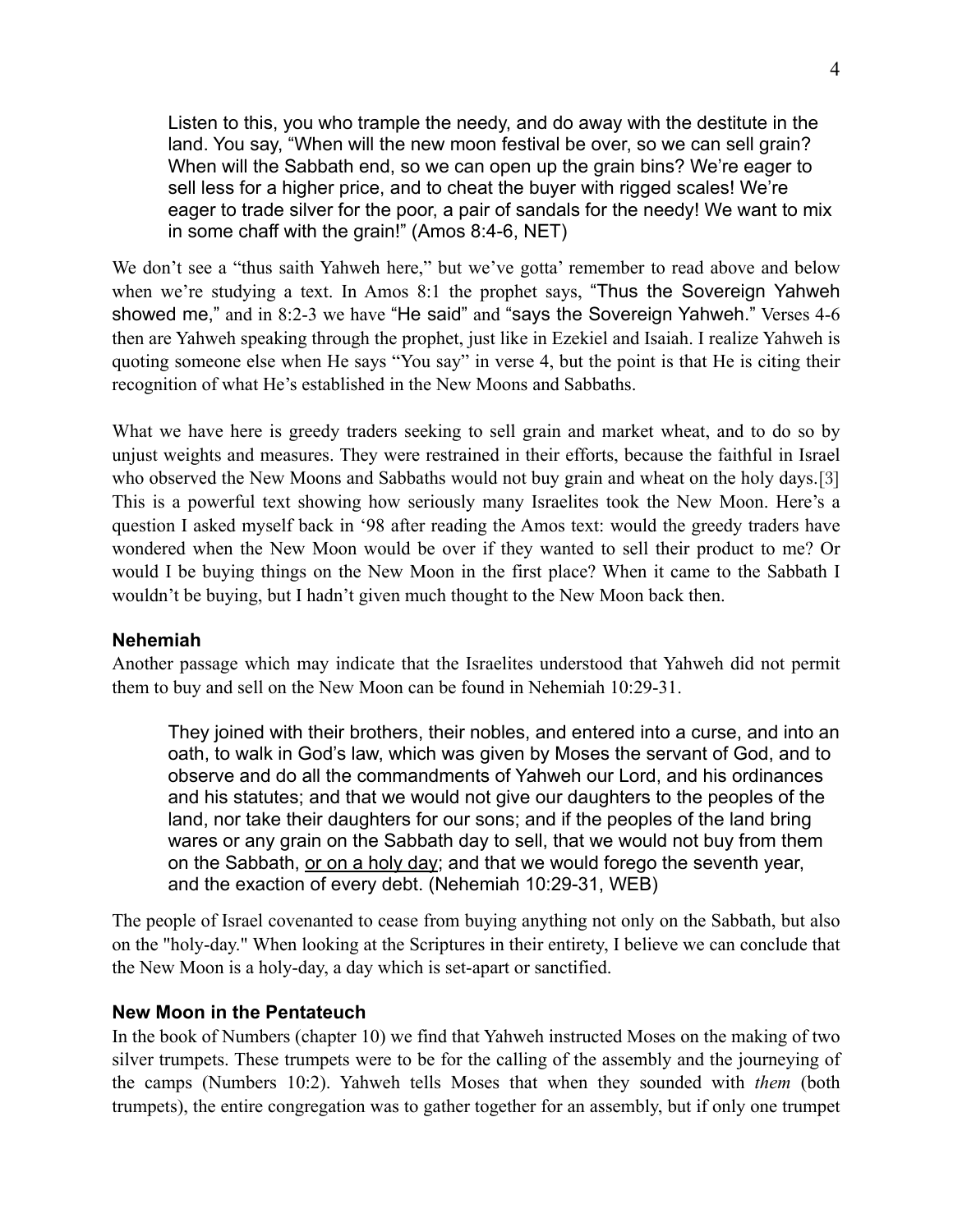was sounded, the elders or rulers alone were to approach Moses (Numbers 10:3-4). Both trumpets were to be blown on the day of the New Moon in addition to the burnt offerings that were commanded. This is seen in Numbers 10:10.

Also in the day of your gladness, and in your set feasts, and in the beginnings of your months, you shall blow the trumpets over your burnt offerings, and over the sacrifices of your peace offerings; and they shall be to you for a memorial before your God. I am Yahweh your God. (Numbers 10:10, WEB)

Also on joyful occasions—at your New Moon Festivals and your other religious festivals—you are to blow the trumpets when you present your burnt offerings and your fellowship offerings. Then I will help you. I am the LORD your God. (Numbers 10:10, GNB)

*Both* trumpets were blown on the day of the New Moon thus an assembly was in order. I should point out here that special offerings were to be offered on the day of the New Moon in addition to the regular daily burnt offerings per Numbers 28:11-15. When you read Numbers 28-29 you see that the offerings that took place on the Sabbaths, New Moons, and Annual Festivals were different than the offerings that took place on the six working days. We can't leave out the New Moons here, grouping them in with the working days. There has to be something different about them.

There have been a few comments made concerning my interpretation of Numbers 10:10. It's been said that the sound of both trumpets on the New Moon was merely the command to blow them over the burnt offerings on that day, and not for the sake of calling the assembly. I do realize that the reference to the "day of your gladness" does not necessarily have to mean a festival occasion, but when it comes to the New Moon I believe this is the only way to understand it. The reason I choose to interpret this passage as a commanded assembly on the New Moon is because I see no other place in the Pentateuch where Ezekiel or Isaiah could have obtained the idea of worship on a New Moon. They must have gotten it from somewhere so if not here, where? Must we have a "thou shalt worship on the New Moon," or can we learn from the prophets, approved examples, and these texts in Numbers, that worship was commanded on the day of the New Moon?

"I must have a thou shalt or thou shalt not" has led people to make absurd conclusions on other biblical doctrines or teachings. There are certain people and groups who find nothing wrong going topless or wearing next to nothing on their body, because the Bible never comes right out and states, "Thou shalt wear clothes." The closest thing to a command is found in Exodus 28:42 which says, "And thou shalt make them linen breeches to cover their nakedness; from the loins even unto the thighs they shall reach." The same idea is found in Exodus 20:26, but the clothing there is only commanded for the breeches, not the upper body, and the breeches only covered from the loins to the thighs. What I am trying to press is this: we do learn from Scripture that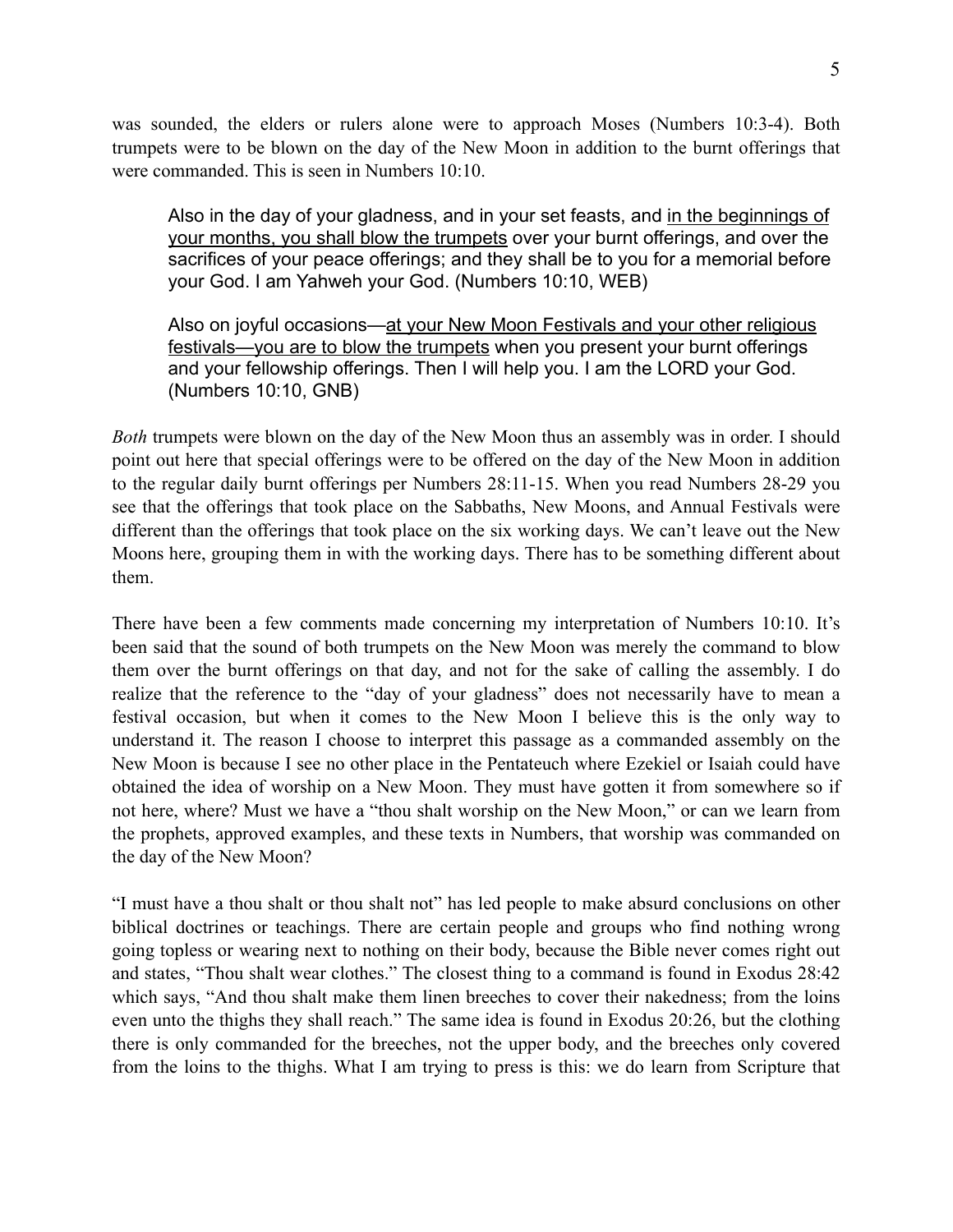male and female should wear clothing and not show their nakedness (Genesis 3:21), but we don't learn this by direct, forceful command.

Because of my interpretation of Numbers 10:10 I've been accused of trying to add to the law of Yahweh, but I'm just trying to make logical sense out of the passages in the prophets which clearly indicate a worship service on the New Moon. If I choose to ignore these text, I can only wonder how I might one day answer Yahweh when He calls all flesh to worship Him on the New Moon, "But Yahweh, I can't find that in your Torah." Am I willing to "enlighten" Almighty Yahweh of this?

# **Association with Holy Times**

We might also look to a few other passages which associate the New Moon with the annual festivals as well as the weekly festival. These can be found in the books of Isaiah and Hosea.

Bring no more vain offerings. Incense is an abomination to me; new moons, Sabbaths, and convocations: I can't stand evil assemblies. My soul hates your New Moons and your appointed feasts. They are a burden to me. I am weary of bearing them. (Isaiah 1:13-14, WEB)[4]

I will also cause all her celebrations to cease: her feasts, her new moons, her Sabbaths, and all her solemn assemblies. (Hosea 2:11, WEB)

In my previous studies I had concluded that at least the passage in Isaiah was identifying the New Moon as one of the convocations. I felt that the phrase "the calling of assemblies" (KJV) served to identify the celebrations of the New Moon and Sabbath. Whether or not this is entirely accurate is not really the point. Regardless, the New Moon is associated with the annual feast days and the Sabbath. This gives greater implication to the New Moon as a festival, rather than merely a beginning point for each month of the year. We see this time and time again throughout Scripture (1 Chr. 23:31; 2 Chr. 2:4; 8:13; 31:3; Ezra 3:5; Neh. 10:33).

Let's look again to the book of Ezekiel show further how the New Moon is associated with other "commanded worship/no work" days.

It shall be the prince's part to give the burnt offerings, the meal offerings, and the drink offerings, in the feasts, and on the new moons, and on the Sabbaths, in all the appointed feasts of the house of Israel. He shall prepare the sin offering, the meal offering, the burnt offering, and the peace offerings, to make atonement for the house of Israel." (Ezekiel 45:17, WEB)

The phrase, "in all the appointed feasts of the house of Israel" could very well be identifying the feasts (yearly), New Moons (monthly) and Sabbaths (weekly). The phrase "appointed feasts" is taken from the Hebrew word *moedim* which is defined by various Hebrew lexicons as meaning "appointment, fixed time, season, festival, assembly."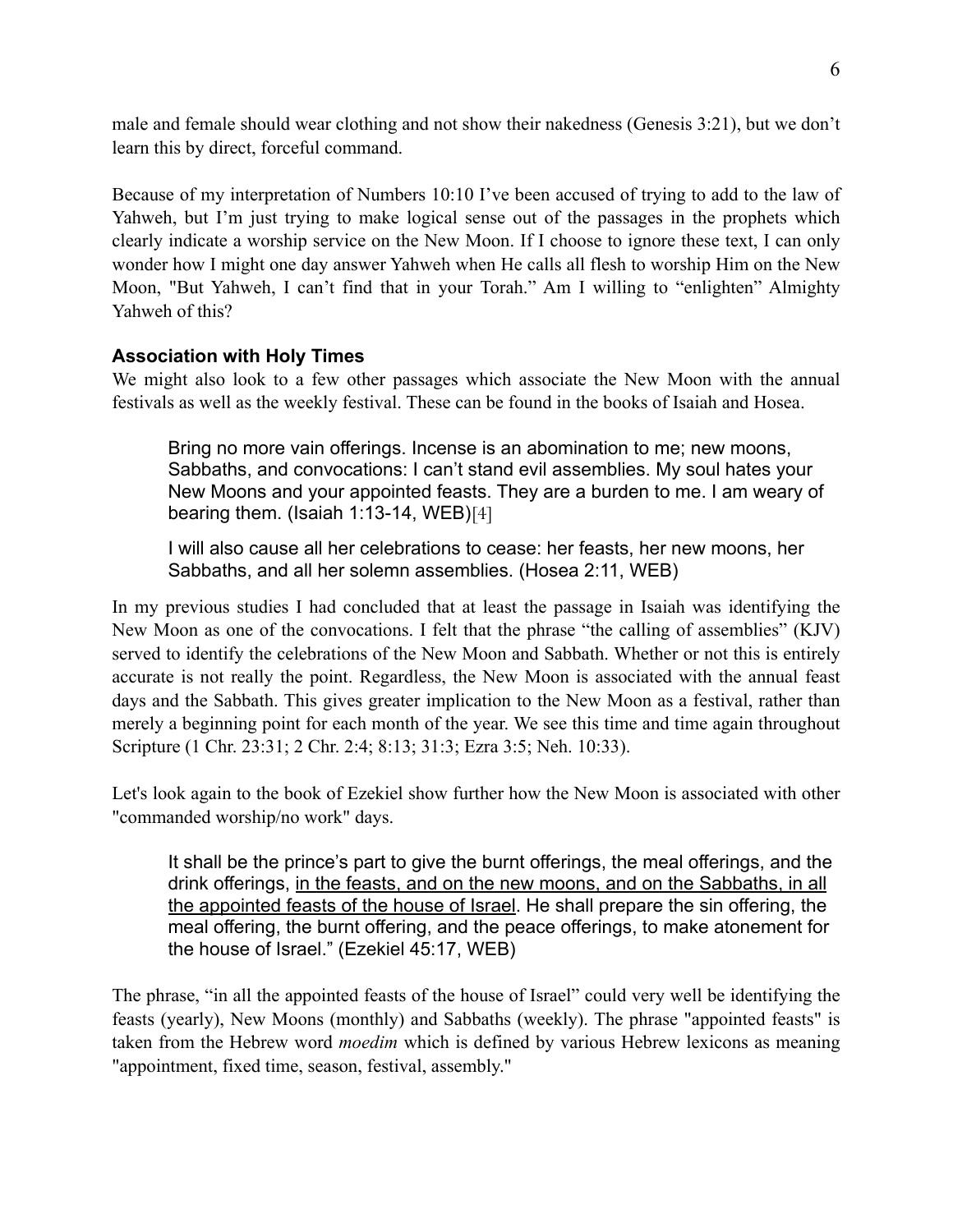Is there any reason why the phrase "in all the appointed feasts" could not be identifying the three sacred times just mentioned? What would be left? The words feasts, New Moons, and Sabbaths, as mentioned before, cover everything: yearly, monthly, and weekly appointments.[5]

Another overlooked passage concerning the holiness of the New Moon is found in the book of 2 Kings 4:18-23.

When the child was grown, one day he went out to his father to the reapers. (19) He said to his father, "My head! My head!" He said to his servant, "Carry him to his mother." (20) When he had taken him, and brought him to his mother, he sat on her knees until noon, and then died. (21) She went up and laid him on the man of God's bed, and shut the door on him, and went out. She called to her husband, and said, "Please send me one of your servants, and one of the donkeys, that I may run to the man of God, and come again." He said, "Why would you want to go to him today? It is not a new moon or a Sabbath." She said, "It's alright." (WEB)

Here the woman wanted to go and visit the man of Yahweh. Her husband asks why, seeing it was not the New Moon day or the Sabbath day. This shows that on New Moons and Sabbaths people generally consulted prophets or holy men. It wouldn't be wrong to visit the man of Elohim on a working day, but it wasn't a normal practice because you had to labor. On the Sabbath and New Moon that labor was suspended, which gave people time to go and visit holy men to receive teaching and instruction, or prayer and healing. This again shows what we know already from the rest of Scripture. The New Moon and Sabbath are separate from the six working days.

One final passage, associating the New Moon with the annual and weekly feasts, is found in the Apostolic Scriptures - Colossians 2:16.

Let no one therefore judge you in eating, or in drinking, or with respect to a feast day or a new moon or a Sabbath day. (WEB)

There is a digression of events mentioned here in regards to special times. We have the Feast-Day(s), these were to be observed yearly. We have the New Moon(s), these were to be observed monthly. Then we have the Sabbath(s), which of course were to be observed weekly. Notice how the new moon is sandwiched right in between feast days and sabbaths. That would make no sense if it's just a regular day on which we are allowed to do all our own work. This passage teaches us not to let anyone outside the body of Messiah, judge or condemn us for our regard towards the special days of Yahweh. One of these special days is the day of the New Moon.

Back in 2005 I took place in a public, formal debate on a Scriptural topic, and after that debate everyone there kind of just mingled around and discussed Scripture. There was an older, British fellow that I was talking to about my observance of the law of Moses. He asked me if I kept the Sabbath and Feasts. I said yes. He then smirked a bit, and looked as though his next statement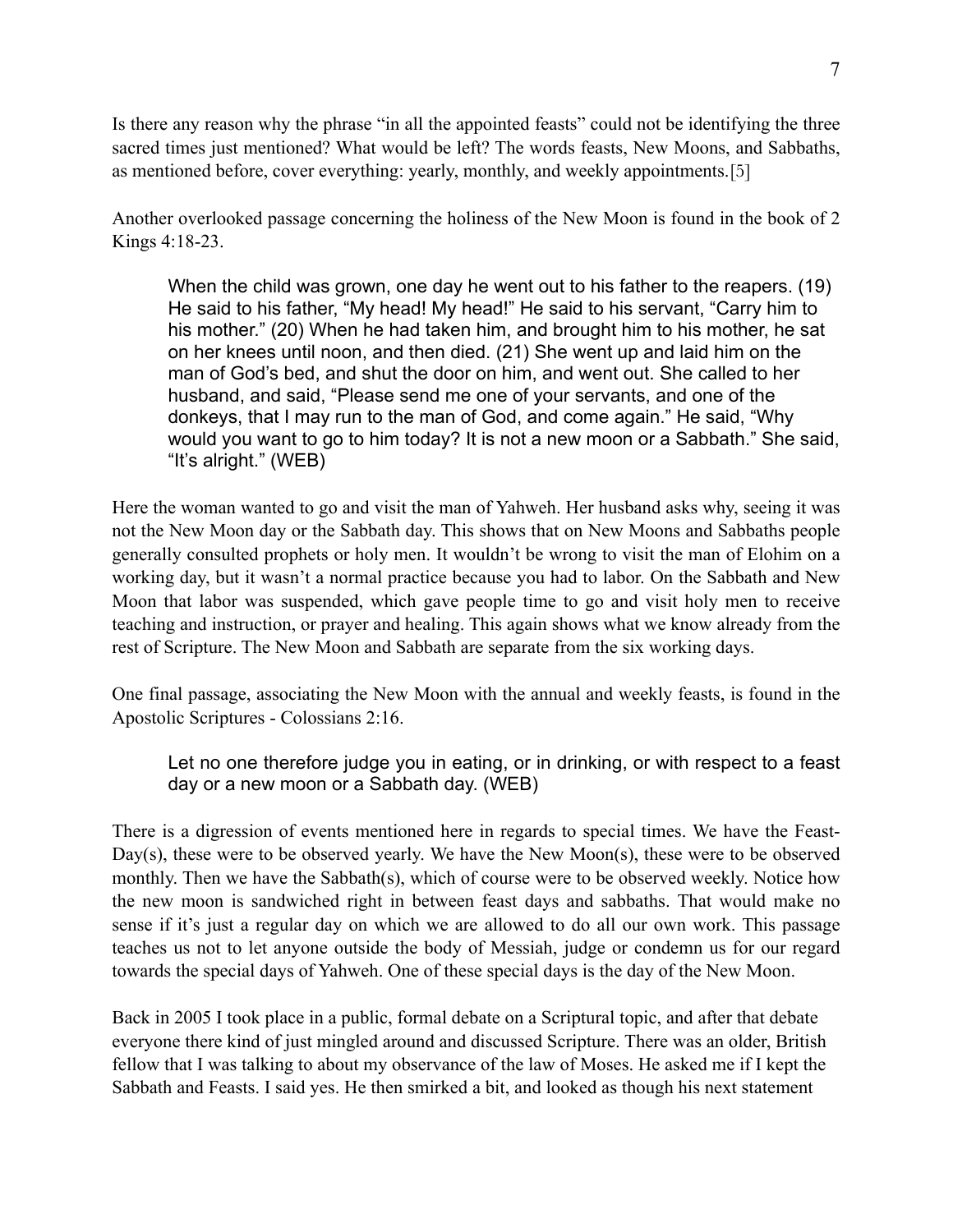was going to be a "gotcha question." He asked, "Do you keep the new moons? You know they're listed with the Sabbath and Feasts in Colossians." At that time (2005) I had been keeping the new moons for about 7 years, so I was able to tell him my practice. He was astonished and replied, "Well, at least you're consistent."

# **The "How" of the New Moon**

When studying Scripture we should be aware that we learn things not only by a direct "thou shalt" command, but also by approved Scriptural examples. In this study we have learned the following things by looking at all the passages in Scripture which speak of the New Moon.

- It is a day of worship, often mentioned right along with the Sabbath
- It is a day of special offerings to Yahweh
- It is a day to consult an elder or prophet for instruction or prayer
- It is a day to refrain from gainful employment (making money)
- Yahweh's people will worship in the future on the New Moon

In addition to this we might add that a special meal may be in order on the New Moon, this is evident in the account of I Samuel 20. We usually prepare special meals for the annual Feasts and my wife will cook a big breakfast on many New Moons.

We should also point out that there is an approved example where Israel indeed did come together in convocation on the New Moon in the eleventh Scriptural month.

In the fortieth year, in the eleventh month, on the first day of the month, Moses spoke to the children of Israel, according to all that Yahweh had given him in commandment to them. (Deuteronomy 1:3, WEB)

If you continue to read Deuteronomy, you will find that the majority of this book was a New Moon message delivered by Moses.

The New Moon does not carry the exact same restrictions as the weekly Sabbath. We see this to be the case in finding certain actions which took place on the New Moon which were unlawful on Sabbath.

- Travel (Ezra 7:9)
- Taking of a Census (Numbers 1:1-2)
- Rearing up of the Tabernacle (Exodus 40:1-2)

While certain actions were permissible on the New Moon that were not be done on the Sabbath, this does not decrease the importance we have seen the Scriptures place on the day of the New Moon. All of Yahweh's appointments do not have the exact same restrictions.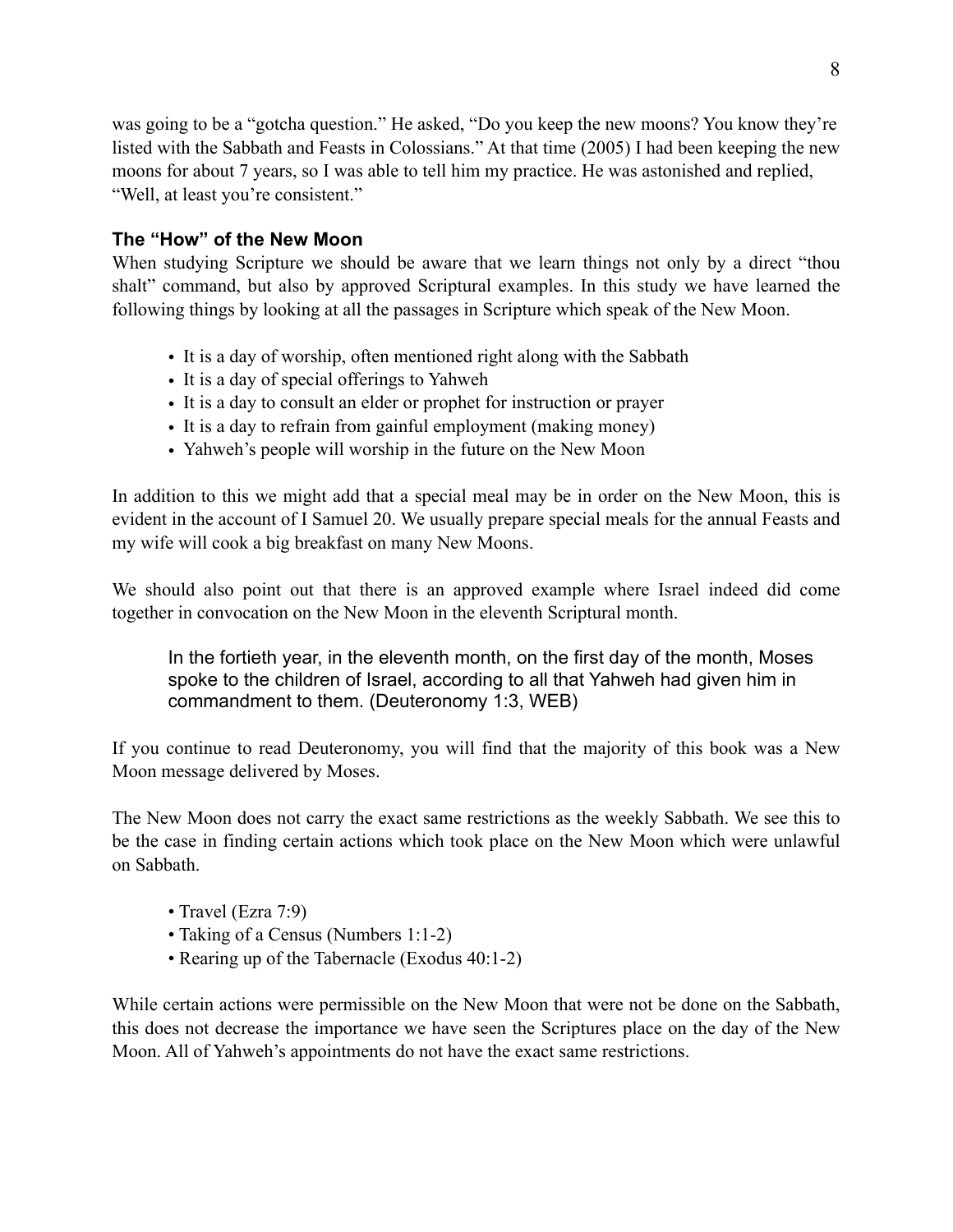For example both the weekly Sabbath and the Day of Atonement are designated by the Hebrew word *shabbat* in Scripture (Exodus 16:23; Leviticus 23:32), but the Day of Atonement restricts eating (Leviticus 23:27, 32; Acts 27:9) whereas the Sabbath does not (Exodus 16). The different restrictions or requirements do not negate that *both* times are holy and are designated as sabbaths. All of Yahweh's appointments are by extension sabbaths, but there is technically a primary Sabbath, the weekly Sabbath. As we have seen, the New Moon does have certain requirements that are the same with the Sabbath. It can therefore fall under the category of sabbaths in the general sense.

Yahweh has blessed my family abundantly since we began to observe the New Moon according to Scripture. We have been ridiculed by some, but most response has been positive. We have also found that there are many students of Scripture who feel the same as us on this subject which is encouraging. I cannot with a clear conscience ignore the passages in Scripture indicating a distinction between the New Moon and the working days, and its association with the annual Feast Days and weekly Sabbath.

#### **Reference Works**

I believe the Scriptures speak for themselves, but I want to show you that I'm not some wildeyed "Hebrew Roots" fella' who came up with something on my own. Based upon all of these Scriptures I've given, there are many reference works that conclude the same, even if they do not celebrate the New Moon themselves. Here's a sampling:

It is evident from the writings of the prophets and from post-Exilian documents that the New Moon was an important national festival. It was often called a feast along with the Sabbath (Psa. 81:3; Isa.1:13; Ezek. 46:1; Hos. 2:11), on which all business ceased (Amos 8:5), the pious Israelites waited on the prophets for edification (II Kings 4:23), many families and clans presented their annual thank offerings (I Sam. 20:6,29), social gatherings and feasting were indulged in (I Sam. 20:5,24)... *(Unger's Bible Dictionary, page 352)*

The festive nature of the new moon is suggested by the two days of feasting hosted by Saul (1 Samuel 20:5, 18, 24-27), the rest from work (Amos 8:5, although not prescribed in the Pentateuch), and its description as a time of rejoicing (Num. 10:10). The common people seem to have regarded it as an occasion upon which to consult prophets (2 Kings 4:23). According to the latter prophets the day was subject to abuse (Isa. 1:13-14; Amos 8:5). In the eschaton the new moon and Sabbath would be redeemed to mark the times of universal praise (Isa. 66:23). *(Eerdmans Bible Dictionary, page 761)*

The first day of the lunar month was observed as a holy day. In addition to the daily sacrifice there were offered two young bullocks, a ram and seven lambs of the first year as a burnt offering, with the proper meat offerings and drink offerings, and a kid as a sin offering (Nu 28:11- 15). As on the Sabbath, trade and handicraft work were stopped (Am 8:5) and the temple was opened for public worship (Isa 66:23; Eze 46:3). The trumpets were blown at the offering of the special sacrifices for the day, as on the solemn festivals (Nu 10:10; Ps 81:3). It was an occasion for state banquets (1Sa 20:5-24). In later, if not in earlier times, fasting was intermitted at the new moons (Judith 8:6). The new moons are generally mentioned so as to show that they were regarded as a peculiar class of holy days, distinguished from the solemn feasts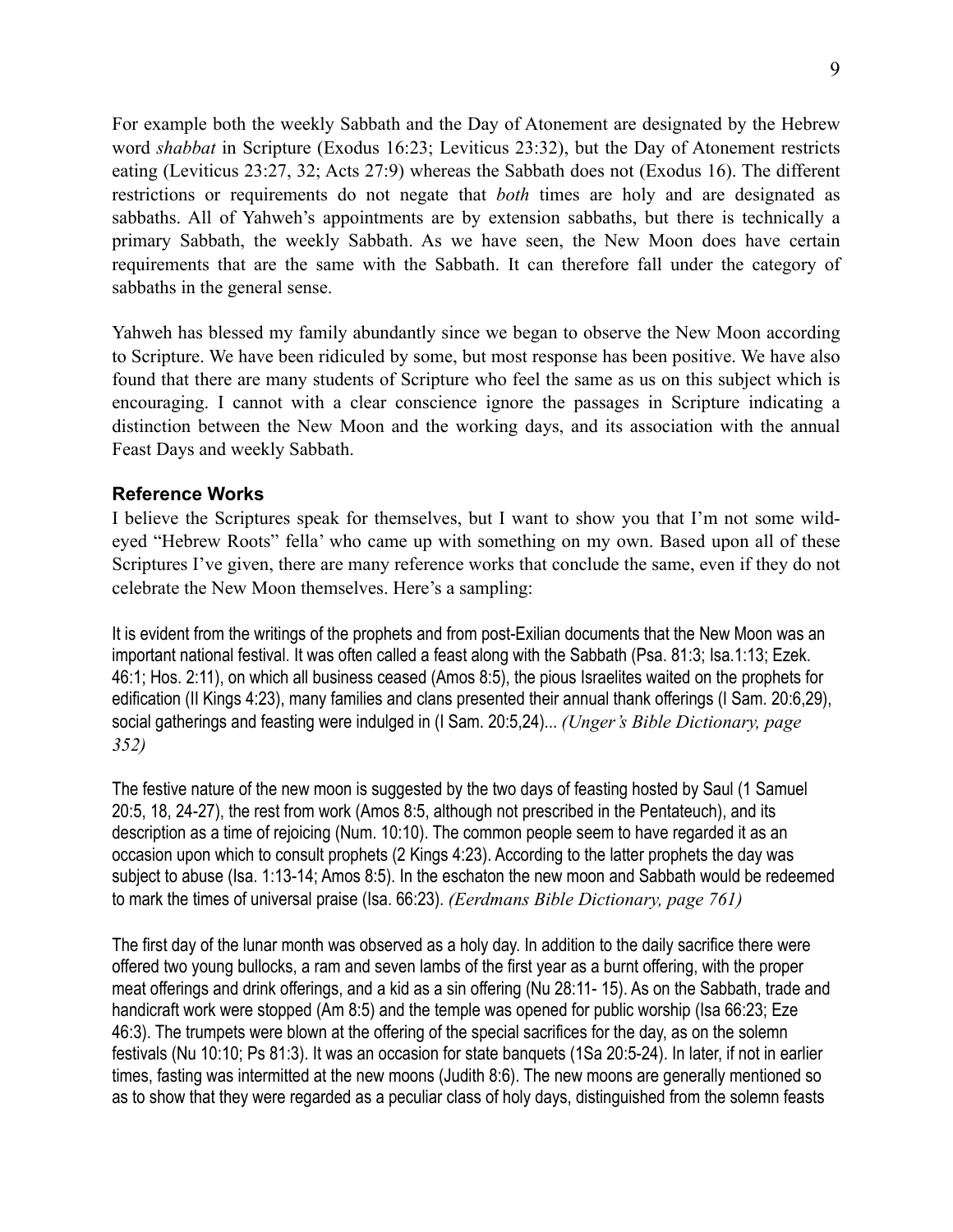and the Sabbaths (1Ch 29:30; 2Ch 2:4; 8:13; 31; 3; Ezr 3:5; Ne 10:33; Eze 45:17). The seventh new moon of the religious year, being that of Tisri, commenced the civil year, and had a significance and rites of its own. It was a day of holy convocation. The religious observance of the day of the new moon may plainly be regarded as the consecration of a natural division of time. *(Smith's Bible Dictionary, "New Moon")*

In the beginning of your months — The third stated sacrifice was monthly, to be offered on the first day of every month. This sacrifice to God is thought to have been ordained in opposition to the idolatry of the Gentiles, who were wont to worship the new moon with great rejoicings. Besides the celebration of the new moon by sacrifices, and sound of trumpet, [\(Numbers 10:10](https://biblehub.com/numbers/10-10.htm),) the Jews were wont upon those days to assemble for receiving instruction from their prophets, [\(2 Kings 4:23,](https://biblehub.com/2_kings/4-23.htm)) and to feast together, [1 Samuel 20:5](https://biblehub.com/1_samuel/20-5.htm); [1 Samuel 20:18](https://biblehub.com/1_samuel/20-18.htm). And it was customary on those days to shut up their shops, and abstain from ordinary and servile labour, as is hinted [Amos 8:5](https://biblehub.com/amos/8-5.htm). *(Benson, note on Numbers 28:11)*

New Moon significance. Keyed to their use of a lunar calendar, ancient Israel marked the first day of the month, with is "new moon" phase, as a festival day (every twenty-nine or thirty days). As on the Sabbath, all work was to cease (see Amos 8:5), and there were sacrifices to be made (Num. 28:11-15)… The festival continued to be observed in the postexilic period (Ezra 3:5; Neh 10:33). New Moon festivals were also prominent in Mesopotamia from late in the third millennium down to the Neo-Babylonian period in the middle of the first millennium B.C. The cult of the moon was widespread throughout the ancient Near East, and the moon deities figured prominently in mythological texts. Although the Israelites were forbidden to worship any heavenly bodies (including the lunar cult: e.g., Deut 23:5, and Jer 8:2), they were allowed to celebrate the first of the month with trumpets and burnt offerings. *(The IVP Bible Background Commentary, note on Ezekiel 46:1)*

New moons and Sabbaths will still be celebrated therefore; and the difference is simply this, that just as all Israel once assembled in Jerusalem at the three great feasts, all flesh now journey to Jerusalem every new moon and every Sabbath. *(Keil and Delitzsch Commentary, note on Isaiah 66:23)*

New Moon - By the Law the first day of each month was to be kept holy. Offerings were appointed for such occasions Num. 28:11-15, and they were among the days on which the silver trumpets were to be blown Num 10:10; Ps. 81:3. Hence, "New Moons" are frequently joined with "Sabbaths" (see Isa. 1:13; Ezek. 45:17; Hos. 2:11; 1 Chr. 23:31). *(Barnes' Notes on the OT, 2 Kings 4:23)*

The first day of the month and the seventh day of the week were both marked with special religious observances and rest from work (cf. Numbers 28:9-15). The husband implied that only on such dates would a person visit a prophet. (*The MacArthur Study Bible, NKJV, 2 Kings 4:23)*

It is neither new moon, nor sabbath - These were the principal occasions of assembling for worship, and it is clear from this history that even in Israel, while the house of Ahab was still on the throne, religious services were regularly held by the prophets in the name of Jehovah… And for purposes of teaching and prayer they appear to have observed the days specially appointed in the Law. On the observance of the new moon cf. [1 Samuel 20:5;](https://biblehub.com/1_samuel/20-5.htm) [1 Samuel 20:18](https://biblehub.com/1_samuel/20-18.htm); [1 Samuel 20:24.](https://biblehub.com/1_samuel/20-24.htm) For its institution see [Numbers 10:10](https://biblehub.com/numbers/10-10.htm); [Numbers 28:11.](https://biblehub.com/numbers/28-11.htm) In the latter passage is a description of the sacrifice to be offered; and we know from the Psalms [\(Psalm 81:3\)](https://biblehub.com/psalms/81-3.htm) that it was celebrated with the sound of the trumpet. On the observance when it came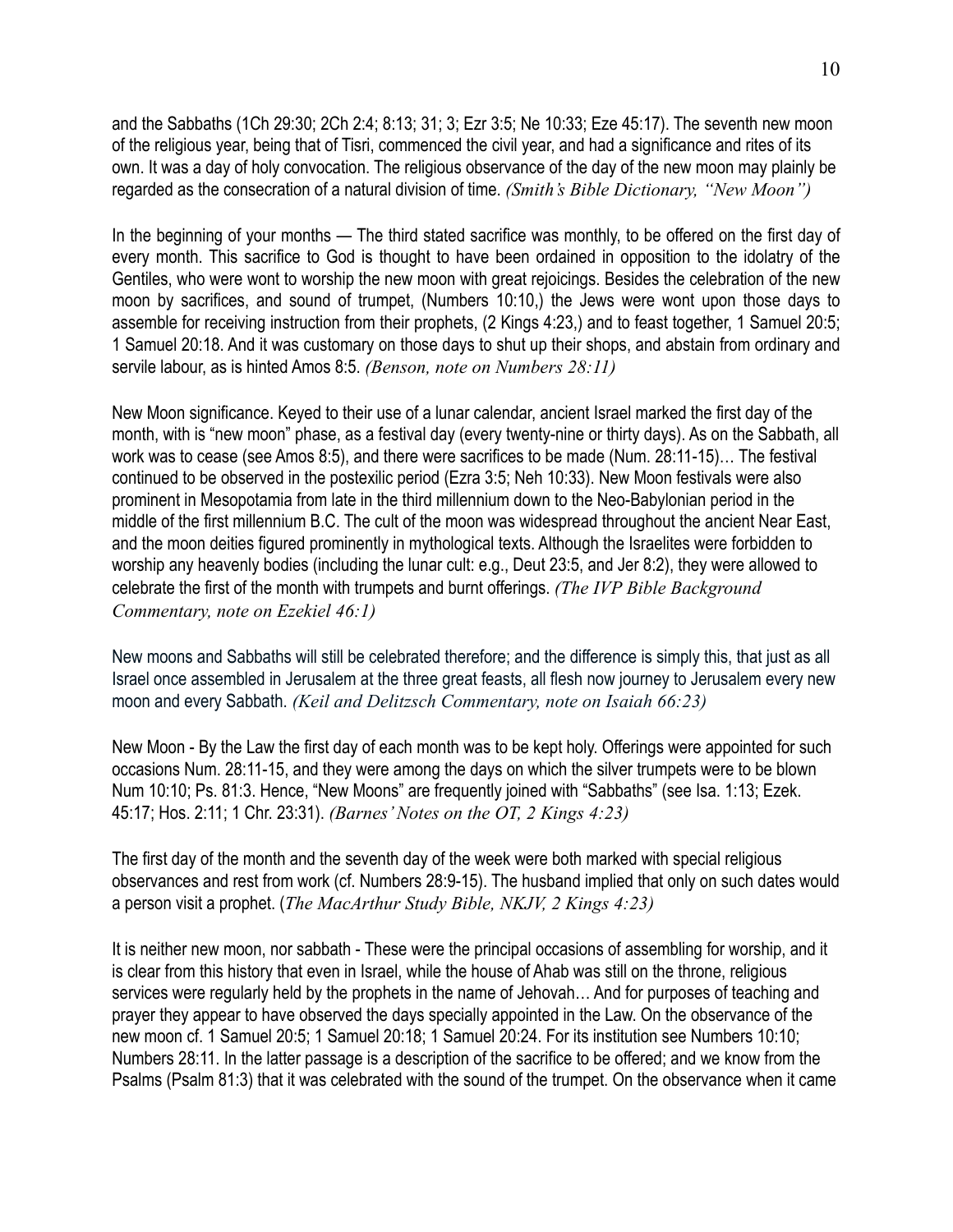to be without any spiritual reality, see [Isaiah 1:14.](https://biblehub.com/isaiah/1-14.htm) *(Cambridge Bible for Schools and Colleges, note on 2 Kings 4:23)*

Based on a lunar calendar, Israel would celebrate the day with a festival. Like the Sabbath, no work was to be done (1 Sam. 20:5-6, 2 Kin. 4:23; Ezek. 46:3). The merchants eagerness for the day to end revealed their appetite for greed. *(The MacArthur Study Bible, note on Amos 8:5)*

The new moon, the first of the month, was observed as a popular holiday [\(2 Kings 4:23](https://biblehub.com/2_kings/4-23.htm); cf. [1 Samuel 20:5](https://biblehub.com/1_samuel/20-5.htm); [1 Samuel 20:24\)](https://biblehub.com/1_samuel/20-24.htm), and marked by religious services [Isaiah 1:13-14](https://biblehub.com/context/isaiah/1-13.htm); [Hosea 2:11](https://biblehub.com/hosea/2-11.htm); and often in later writings: cf. [Numbers 28:11-15\)](https://biblehub.com/context/numbers/28-11.htm). From the present passage, it is apparent that, like the sabbath, it was a day on which trade was suspended, and which accordingly was viewed by the grasping Israelitish merchants with impatience, on account of the interruption which it occasioned in their unjust practices. *(Cambridge Bibles for Schools and Colleges, note on Amos 8:5)*

The rich and powerful of the land were the most guilty of oppression, as well as the foremost in idolatry. They were weary of the restraints of the sabbaths and the new moons, and wished them over, because no common work might be done therein. *(Matthew Henry, note on Amos 8:5)*

So greedy are they of unjust gain that they cannot spare a single day, however sacred, from pursuing it. They are strangers to God and enemies to themselves, who love market days better than sabbath days; and they who have lost piety will not long keep honesty. The new moons (Nu 10:10) and sabbaths were to be kept without working or trading (Ne 10:31). *(Jamieson-Fausset-Brown, note on Amos 8:5)*

When will the new moon be gone? ye that could wish there were nothing to interrupt your marketing, your irreligious impatience, and your eagerness after the world, look on solemn times of Divine worship as very burdensome; such was the first day of every month, and the weekly sabbath. *(Matthew Poole, note on Amos 8:5)*

Amos 8:5 and [Amos 8:6](https://biblehub.com/amos/8-6.htm) show how they expect to accomplish their purpose. Like covetous usurers, they cannot even wait for the end of the feast-days to pursue their trade still further. Chōdēsh, the new moon, was a holiday on which all trade was suspended, just as it was on the Sabbath (see at [Numbers 28:11](https://biblehub.com/numbers/28-11.htm) and [2 Kings 4:23\)](https://biblehub.com/2_kings/4-23.htm). *(Keil and Delitzch, note on Amos 8:5)*

# **Answering Objections**

No matter what you end up believing, there will always be people object to it. Sabbath-keepers have objections thrown at them from people who believe the Sabbath is no longer required, and Preterists and Futurists (in eschatology) object to one another's views while discussing back-andforth. Don't let objections scare you away from believing something, but at the same time you should always genuinely listen to objections, and either let them change your view or consider how to best answer them.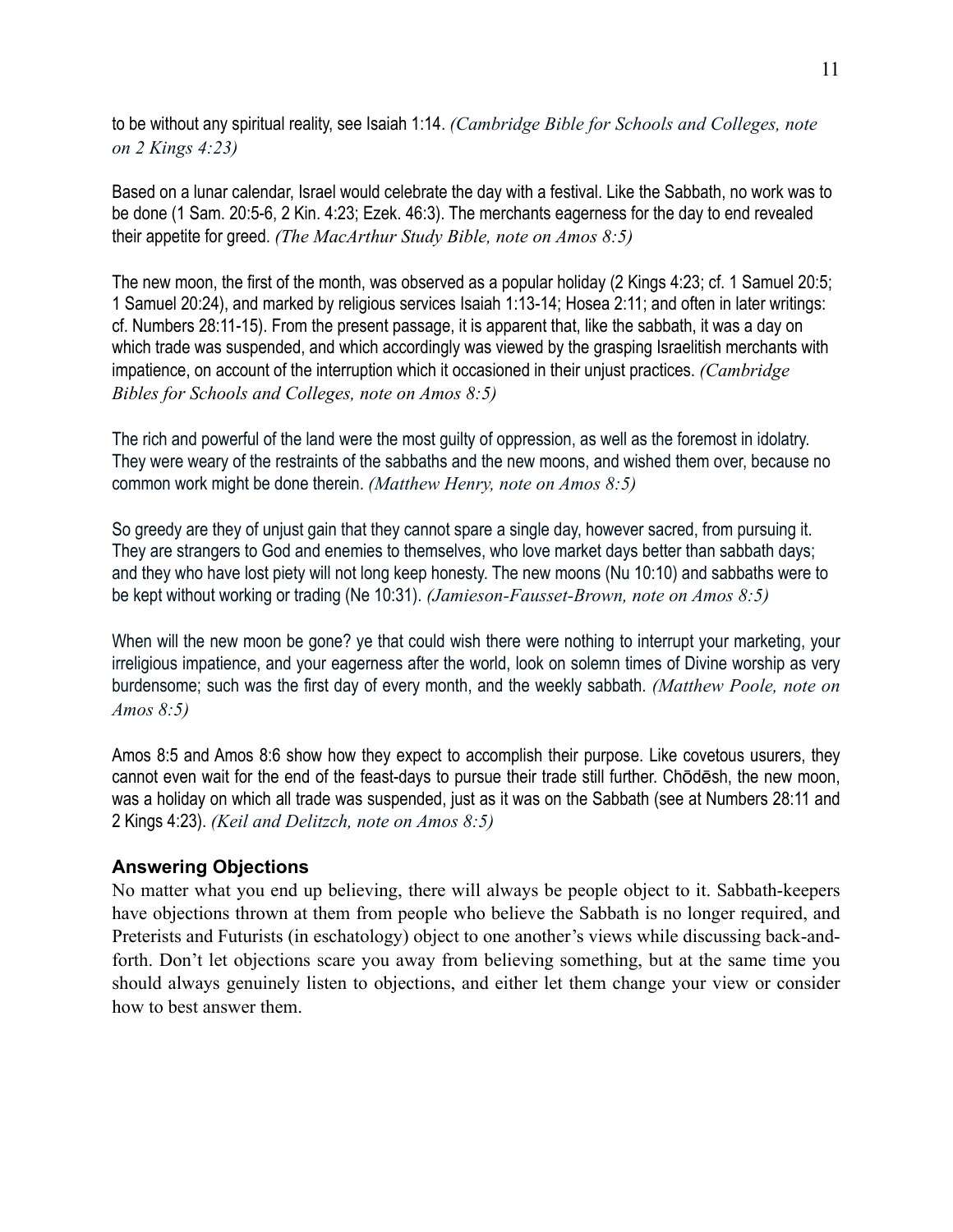## **Objection 1: No Recorded New Moon Celebrated Before Moses.**

While this is a true statement, what does it prove? There is also no record of any person celebrating the weekly Sabbath day prior to Moses. The first instance where we have a concrete record of Sabbath observance *by people* is found in Exodus 16. One may argue that the Sabbath was kept by Yahweh in the book of Genesis 2:2-3, but this doesn't really prove much as to its observance by humans. The case remains that there is not a single record until Exodus 16 showing that the Sabbath was celebrated by people. For one to not celebrate the New Moon because of this argument would only be consistent if one also did not celebrate the weekly Sabbath.

What if the Sabbath and New Moon were not a part of Yahweh's law until the time of Moses, does this mean that they are not a part of Yahweh's law now?

Galatians 3:19 is sometimes incorrectly used to say that any law not in existence in the days prior to Moses has now been abolished under the New Covenant. However, the context of the third chapter of Galatians is teaching us that the law in question is the entire law written on tables of stone. Under the New Covenant of Yahweh, the law is not only written on tables of stone, but is also written upon Israel's hearts and minds (Hebrews 8:7-10). Then we have to wrestle with the fact that according to Jeremiah 31-33 the New Covenant hasn't even come into full being yet.

What we do know for sure is that both the Sabbath and the New Moon were kept by the early assembly according to Colossians 2:16-17. Paul would have never written "Let no man judge you in new moons and sabbaths," if no one was observing new moons and sabbaths. Paul here urges believers in the Messiah to not let any man judge them in their worship. It was the false teachers of verses 4, 8, 18, and 22 that were imposing there judgment and tradition upon the observances mentioned in verse 16. If the early believers in Messiah observed the Sabbath and New Moon as special days we ought to do the same today, even though we may not have a written record of the observance of these days prior to the time of Moses.

#### **Objection 2: One New Moon to Another Just Means Month to Month.**

I've talked with a few people over the years who've said they felt Isaiah 66:23 to just be referring to months and weeks. In other words, from month to month and from week to week all flesh will worship before Yahweh in the new heavens and new earth. I think they view it as ongoing worship all the time, but that's the point that makes me lean in another direction. The text is specifically dealing with *worship*. It's true that our entire life is one of worship to Yahweh, so even when I go out on the six working days I'm "worshiping" in some sense with my life. Is that what we really think Yahweh is speaking of though through Isaiah? I don't think anyone came up with that until the New Moon was specifically brought up. I've heard multiple Sabbatarians use this text to teach worship *on* each Sabbath.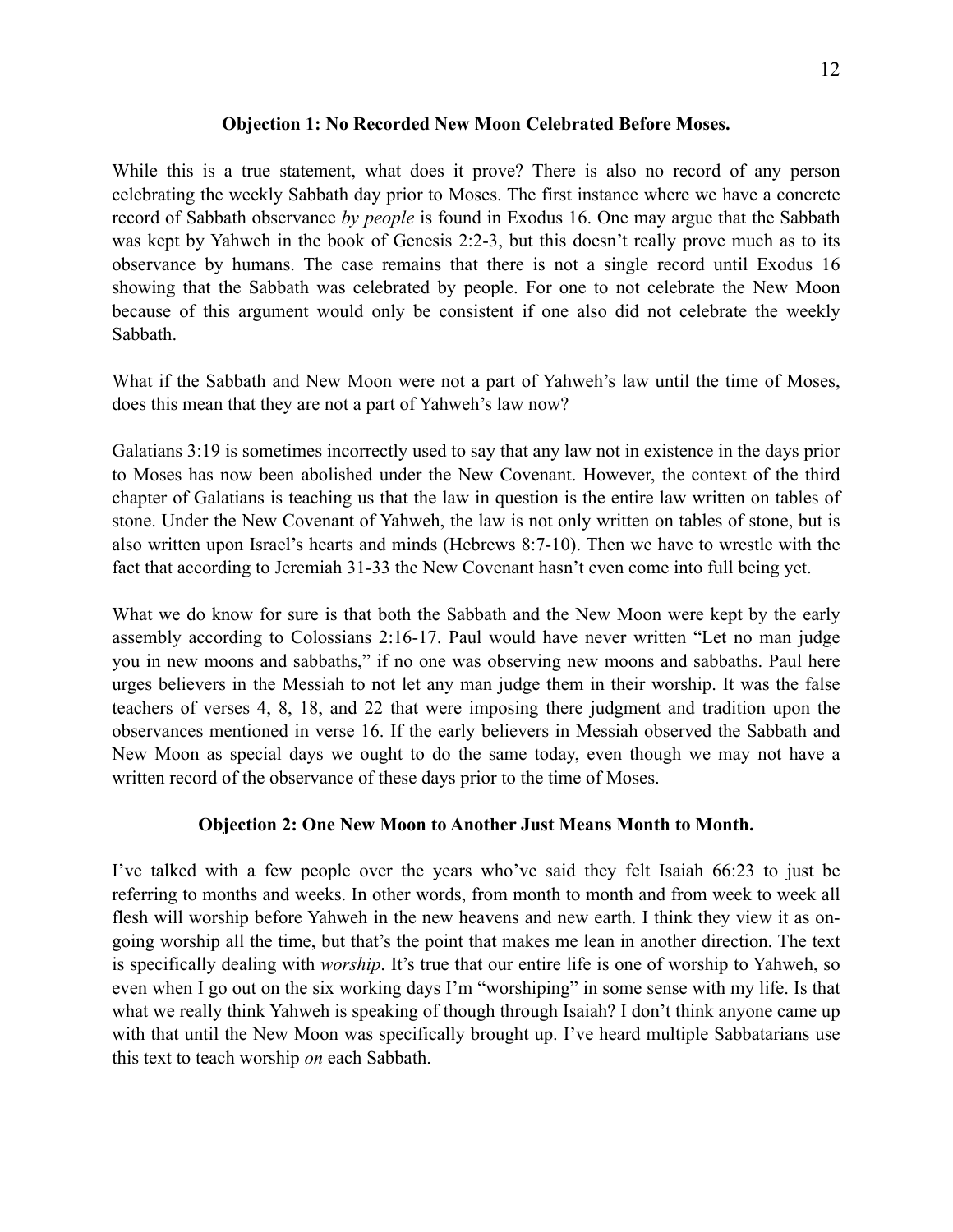Even if this passage was to be translated "from month to month" (as does the Septuagint) the understanding would still be "on each New Moon." A similar construction is seen in Zechariah 14:16 where Scripture states, "Then all the survivors from the nations that came against Jerusalem will go up year after year to worship the King, Yahweh of Hosts, and to celebrate the Festival of Booths." The nations here go up from "year to year," but this does not mean they are constantly going up every day of the year. The meaning is that at a set time during the year (in this case the Feast of Booths) they are to go up to worship. The same holds true for Isaiah 66. At a set time each month and week (the New Moons and Sabbaths) all flesh comes to worship before Yahweh.

## **Objection 3: Amos 8:5 Speaks of a Month Based on the Septuagint.**

This argument is related to the previous one on Isaiah 66:23; both Isaiah 66:23 and Amos 8:5 in the Septuagint render the word as "month" rather than "New Moon." The actual Greek texts of both passages have the Greek word *mane* (month) rather *noumenia* (New Moon). The Greek language contains two different Greek words for month and New Moon while the Hebrew language uses one word (*chodesh*) that can either be understood as speaking of a month or specifically the first day of a month.

What this argument fails to recognize is that the Greek language sometimes uses the words *mane* and *noumenia* interchangeably. Look at these verses in the Septuagint:

And to be over all the whole burnt offerings that were offered up to the Lord on the sabbaths, and at the new moons (*noumenia*), and at the feasts, by number, according to the order given to them, continually before the Lord. (1 Chronicles 23:31, LXX)

Behold, I also his son am building a house to the name of the Lord my God, to consecrate it to him, to burn incense before him, and to offer shewbread continually, and to offer up whole burnt offerings continually morning and evening, and on the sabbaths, and at the new moons (*noumenia*), and at the feasts of the Lord our God: this is a perpetual statute for Israel. (2 Chronicles 2:4, LXX)

Both passages here are referring to the same basic subject; the offerings that take place on the Sabbaths, New Moons, and annual Festivals. Both of the above texts use the Greek word *noumenia* (or a variation thereof). Now look a parallel passage:

According to the daily rate, to offer up sacrifices according to the commandments of Moses, on the sabbaths, and at the new moons (*mane*), and at the feasts, three times in the year, at the feast of unleavened bread, and at the feast of weeks, and at the feast of tabernacles. (2 Chronicles 8:13, LXX)

The three texts are basically the same. The Sabbaths and annual Festivals are mentioned and the New Moons are sandwiched in between them, but in 2 Chronicles 8:13 the Greek word translated as New Moons is the Greek word *mane* rather than *noumenia*. The Greek Septuagint can use the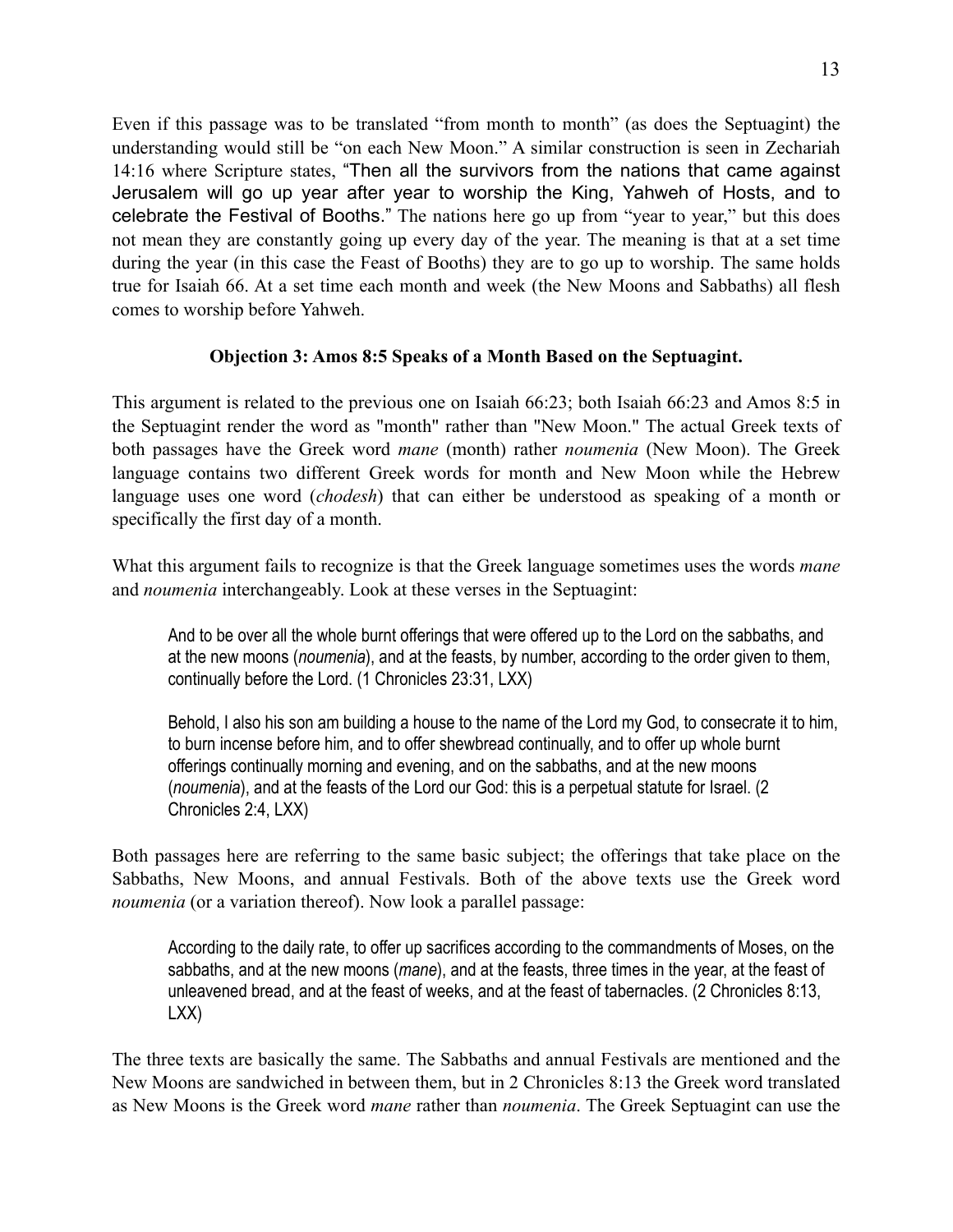word *mane* and still be referring to the special first day of a Scriptural month. Further evidence of these two words being interrelated is also seen in the fact that in the Hebrew calendar, months were/are determined by the cycle of the moon. Therefore every time the Greek Septuagint uses the word *mane* it is still referencing a month *that was regulated by the cycle of the moon*. We see this from the Greek New Testament as well, where in James 5:17 it speaks of Elijah praying earnestly that it would not rain, and for three years and six months (*mane*) it did not rain on the land. What kind of months was James referencing? It would have to be months determined by the moon seeing that James was specifically referring to the time of Elijah; the pre-exilic period of time. Clearly the Greek words *mane* and *noumenia* are interrelated in Scripture even though they are different words.

Should we see the Amos 8:5 text as speaking of an entire month or a special day? I believe that the context of the passage forces us to believe that a particular day is under consideration. The reason is because there does not exist an entire month in the Hebrew calendar that suspends buying and selling, i.e. commercial, gainful activity.

Attempts have been made to say this is referring to the seventh month on Yahweh's calendar (by appealing to Today's English Version of the Bible, and the Living Bible) but these attempts fall short because the seventh, Hebrew calendar month contains many days wherein buying and selling are allowed. Counting all the Sabbaths and the New Moon of the seventh month give us a total of around 6 days that buying and selling are prohibited. This in turn gives us a total of around 23 days that buying and selling would be lawfully allowed. There is nothing in Scripture that would even begin to imply that the faithful Israelites in Amos' day ceased from buying from others for the entire seventh month of their calendar. The greedy traders in the land would have never asked the question, "When will this entire month be over with so we can sell grain?" because they could have sold grain on 23 days of that month!

If they are instead asking about specific days within the month - New Moon and Sabbath - it makes perfect sense because the Israelites would not have bought grain seeing such as a violation of the teachings of Yahweh throughout the Scriptures.

#### **End Notes**

———

[1] In The Works of Philo, (translated by C.D. Yonge, Hendrickson Publishers, 1993, Fifth Printing 2000) Philo writes in his book The Special Laws II – XI. (41) "The eighth [festival] is the festival of the sacred moon, or the feast of trumpets." He also states in The Special Laws II – XXXI. (188) "Immediately after comes the festival of the sacred moon; in which it is the custom to play the trumpet in the temple at the same moment that the sacrifices are offered. From which practice this is called the true feast of trumpets." In Philo's list of festivals this sacred moon is number eight in sequence. He distinguishes this festival from the ordinary festival of the New Moon in that he speaks of the festival of the New Moon as the third festival in The Special Laws  $II - XI$ . (41) paragraph 3 where he states: "The third [festival] is that which comes after the conjunction, which happens on the day of the New Moon in each month."